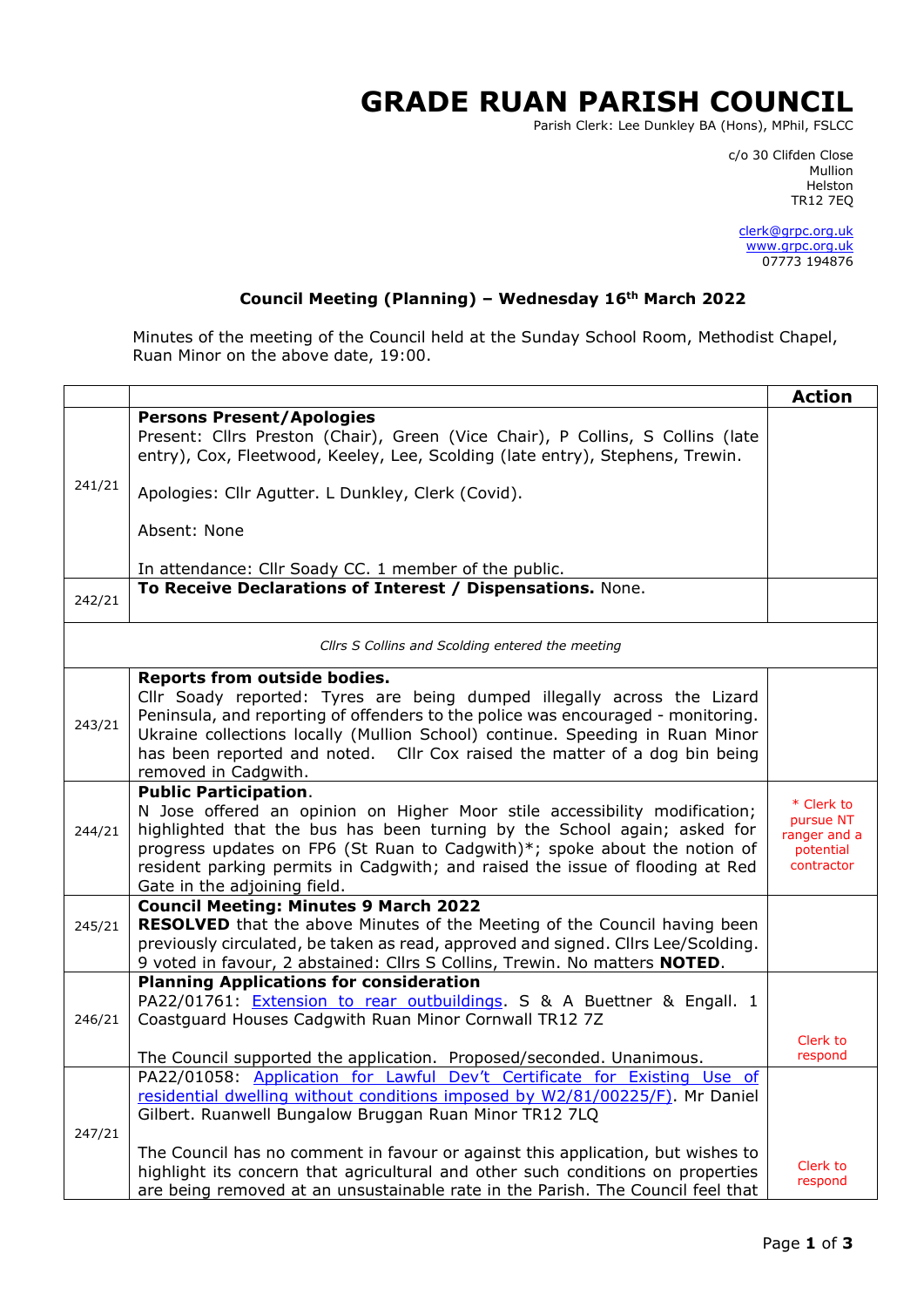|        | it is too easy to remove conditions and that this is damaging to the housing<br>stock in the Parish. Proposed/seconded. Unanimous.                                                                                                                                                                                                                                                                                                                                                     |                                                                                 |
|--------|----------------------------------------------------------------------------------------------------------------------------------------------------------------------------------------------------------------------------------------------------------------------------------------------------------------------------------------------------------------------------------------------------------------------------------------------------------------------------------------|---------------------------------------------------------------------------------|
| 248/21 | PA22/01904:<br>Non-material amendment in relation to<br>decision notice<br>PA16/11789 dated 09.02.2017: minor amendments to the layout and rear<br>elevation appearance. Mr Boyles. The Glamis Treal Ruan Minor TR12 7LS                                                                                                                                                                                                                                                               | Clerk to<br>respond                                                             |
|        | The Council supported the application. Proposed/seconded. Unanimous.<br>Planning Applications decided by CC since the last meeting.                                                                                                                                                                                                                                                                                                                                                    |                                                                                 |
| 249/21 | <b>NOTED</b> that the following have been APPROVED:<br>PA21/07601: Construction of annexe. The Granary Tresaddern TR12 7NA                                                                                                                                                                                                                                                                                                                                                             |                                                                                 |
|        | PA21/12704: Listed Building Consent for replacement of modern rotten fixed<br>softwood ground floor bay window with a better opening softwood window. The<br>Haven Ruan Minor TR12 7JL                                                                                                                                                                                                                                                                                                 |                                                                                 |
|        | PA22/00709: Rear extension. 4 Chapel Terrace Access To Chapel Terrace Ruan<br>Minor TR12 7JT                                                                                                                                                                                                                                                                                                                                                                                           |                                                                                 |
|        | <b>NOTED</b> that the following have been REFUSED:<br>PA21/10088: Proposed construction of 4 No open market dwellings, new access,<br>external works and landscaping. Land Adj To Rosemerryn St Ruan TR12 7JS                                                                                                                                                                                                                                                                          |                                                                                 |
| 250/21 | Preapplications, consultations and appeals.<br>Deferred the item on <b>Braeside</b> .<br><b>NOTED</b> others matters: That a new enforcement case at St Ruan House has                                                                                                                                                                                                                                                                                                                 |                                                                                 |
|        | been registered: EN22/00261.<br>Ongoing Enforcement: Change of land use adjacent to Valley View, Kuggar<br>Road, Poltesco Valley.                                                                                                                                                                                                                                                                                                                                                      |                                                                                 |
| 251/21 | <b>Neighbourhood Development Plan</b><br><b>CONSIDERED</b> the format and content of the planned public meeting on 23rd<br>March. Cath Statham from Cornwall Council may be available to talk at the<br>meeting and give advice. CONSIDERED the start-up requirements. The Council<br>noted that it should follow a process of:<br>Convene a public meeting ( $23rd$ March) and determine whether there is<br>community support;                                                       | <b>Cllr Preston</b><br>and Clerk to<br>host the initial<br>public meeting       |
|        | Form a steering group;<br>$\qquad \qquad \blacksquare$<br>Confirm if a Neighbourhood Plan is appropriate and agree the geographical<br>-<br>area it should cover (normally the whole Parish);<br>Identify the work to be undertaken and who is responsible for coordinating;<br>$\overline{\phantom{0}}$<br>Produce a project plan with a clear plan of action and a Community<br>-<br>Emergency Plan.<br>Resolve to designate the Neighbourhood Area (inform Cornwall Council of<br>- |                                                                                 |
|        | the intention to form a Neighbourhood Plan).<br>For consideration and resolution at a future meeting.                                                                                                                                                                                                                                                                                                                                                                                  |                                                                                 |
|        | Correspondence from St Keverne PC: Lizard cluster group idea                                                                                                                                                                                                                                                                                                                                                                                                                           |                                                                                 |
| 252/21 | RECEIVED as above. CONSIDERED the Council's initial position in principle.<br>It was decided that the Council would be open to joining a meeting with other<br>local Parishes to discuss further.                                                                                                                                                                                                                                                                                      | Clerk to<br>pursue                                                              |
| 253/21 | Support for victims of the war in Ukraine<br>Councillors expressed support for the people of Ukraine and there was<br>consensus that the Council should try to support efforts to help the Ukrainian<br>people. RECEIVED information regarding the Council's ability to support as<br>above. Those with spare rooms or properties can register their interest to                                                                                                                       |                                                                                 |
|        | provide accommodations for refugees. It is understood that organisations such<br>as the Parish Council that do not have accommodation of its own cannot<br>currently participate in any sponsorship scheme. Parish Councils with the<br>General Power of Competence (GPoC) can donate/grant money to charities that<br>work with the victims of the Ukraine war. Grade Ruan Parish Council does have                                                                                   | Clerk to sign<br><b>CEMR</b><br>statement and<br>publicise; to<br>purchase flag |
|        | the GPoC and can therefore contribute to any charity, such as the Disasters<br>Emergency Committee Ukraine Humanitarian Appeal. The Parish Council can                                                                                                                                                                                                                                                                                                                                 |                                                                                 |